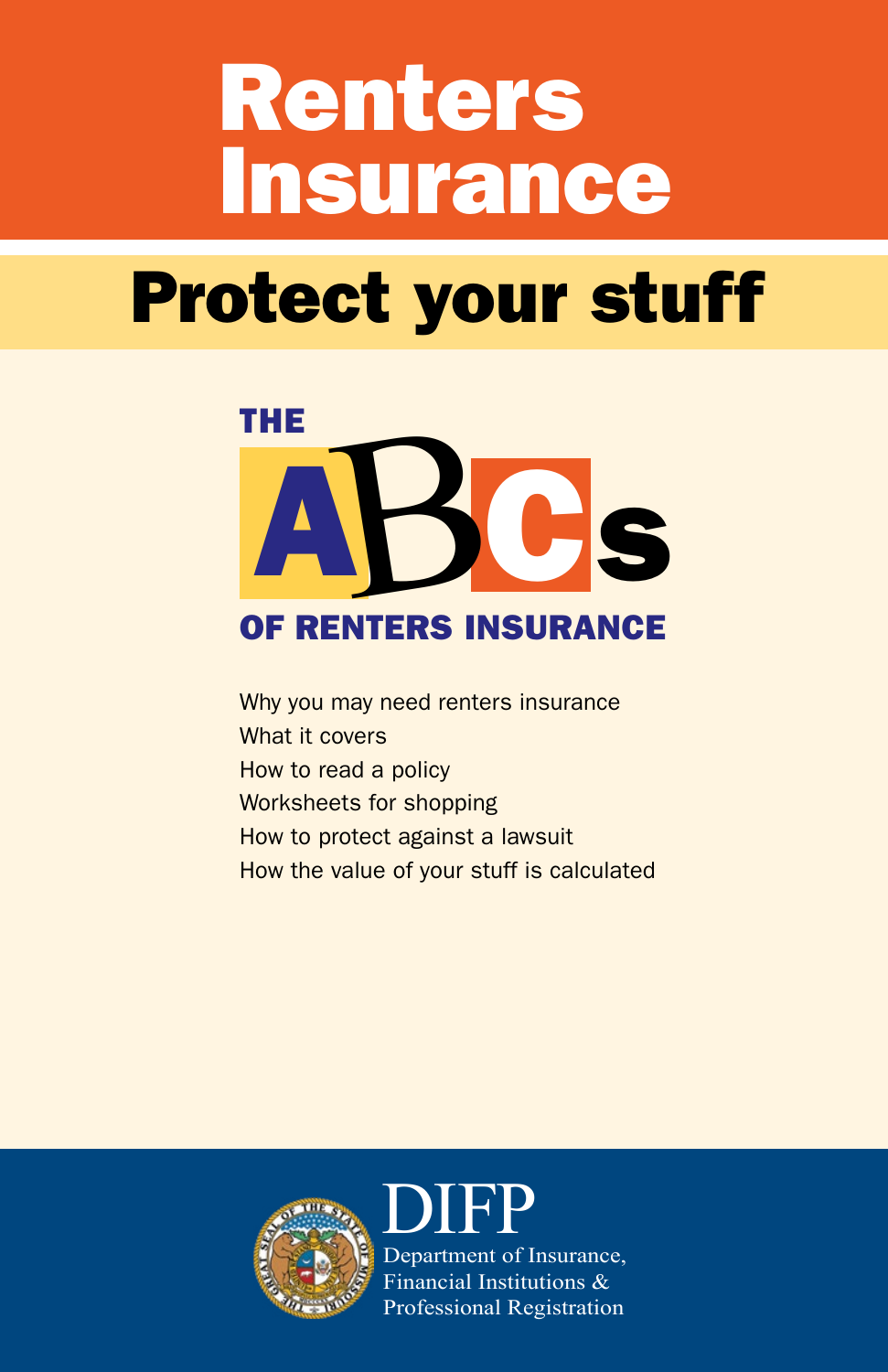## Inside



- 3 Your belongings are valuable to you. But what if ...
- 4 | Renters insurance basics
- 5 | What's not covered by renters insurance
- 6 | Shop around: Target your coverage
- 7 | Don't be shy: Questions to ask when shopping for insurance
- 8 | Understanding your declarations page
- 9 | Replacing your belongings: actual cash value vs. replacement cost
- 10 | Preparing a home inventory
- 11 | Protecting against lawsuits

## Need help? Contact us:

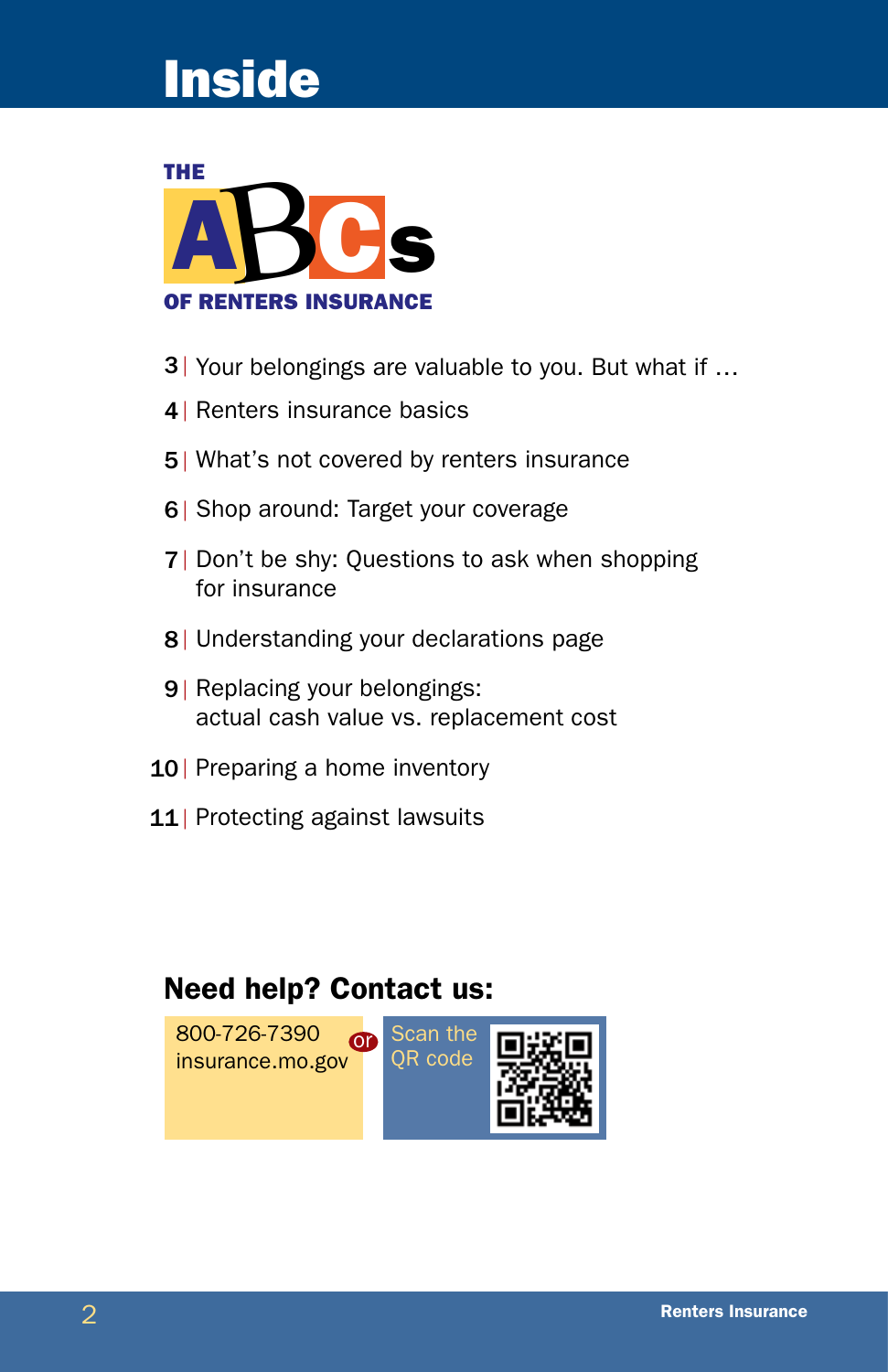

## Your belongings are valuable to you.

## But what if …

- ▶ Your apartment or rental home is damaged by a fire or storm?
- ► Your place is robbed?
- ▶ A guest is injured in your home?

Do you have the funds to replace everything that was damaged or stolen? Insurance can protect you from such unpredictable events.

### Buying renters insurance

The Missouri Department of Insurance has tools on its website to help you:

- ► Search for companies that sell renters insurance.
- ► Review frequently asked questions about renters insurance.
- ► Search for a licensed agent or agency near you.
- ► Review consumer complaint history for insurance companies.

### Average cost

\$8-21 per month for \$20,000 to \$30,000 of coverage for your possessions.



That's the **cost of** 2-4 large lattes at your favorite coffee shop.



Log on to insurance.mo.gov to find out more

insurance.mo.gov 3 and 3 and 3 and 3 and 3 and 3 and 3 and 3 and 3 and 3 and 3 and 3 and 3 and 3 and 3 and 3 a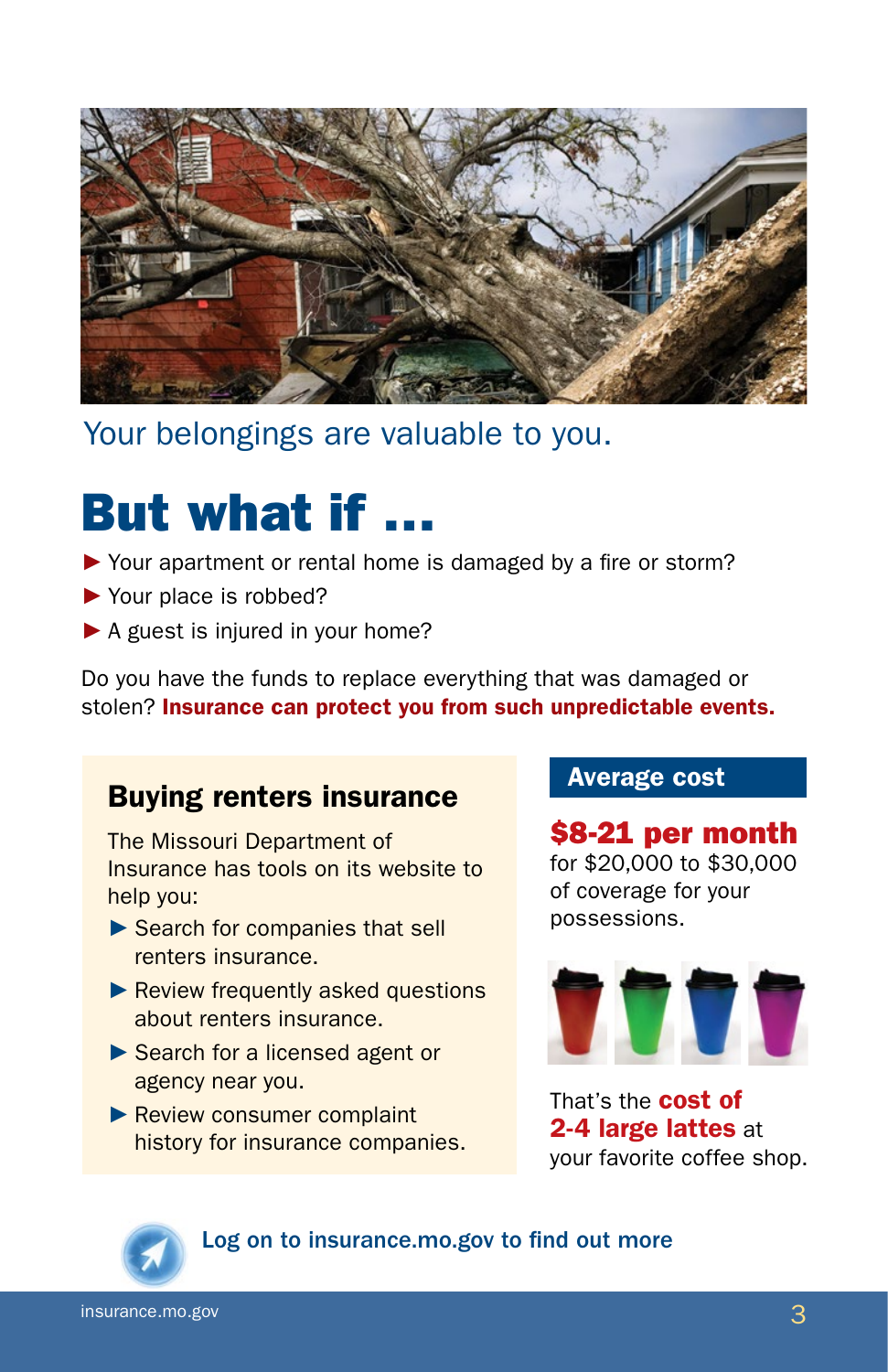## Renters insurance basics

Renters insurance protects you from the unexpected burden of paying to replace your belongings should disaster strike. It also helps pay:

- ► Cost of additional living expenses while you are displaced from your residence.
- ► Medical bills, up to a limit, if a guest is injured on your property.





Review your renters policy annually to make sure you have enough coverage. You don't want to be underinsured if disaster strikes.

## RENTERS INSURANCE

### What is covered:

- ► Fire & smoke
- ► Windstorm & hail
- ► Lightning
- ► Vandalism & theft
- ► Weight of ice, snow or sleet
- ► Damage from car



### What is not covered:

- ► Flood
- ► Earthquake
- ► Sewer & drain backup
- ► Normal wear & tear
- ► Cars parked on your property



## **Speak UD**

Take time to go over the details of your policy with your agent. If you think you need more coverage, tell your agent.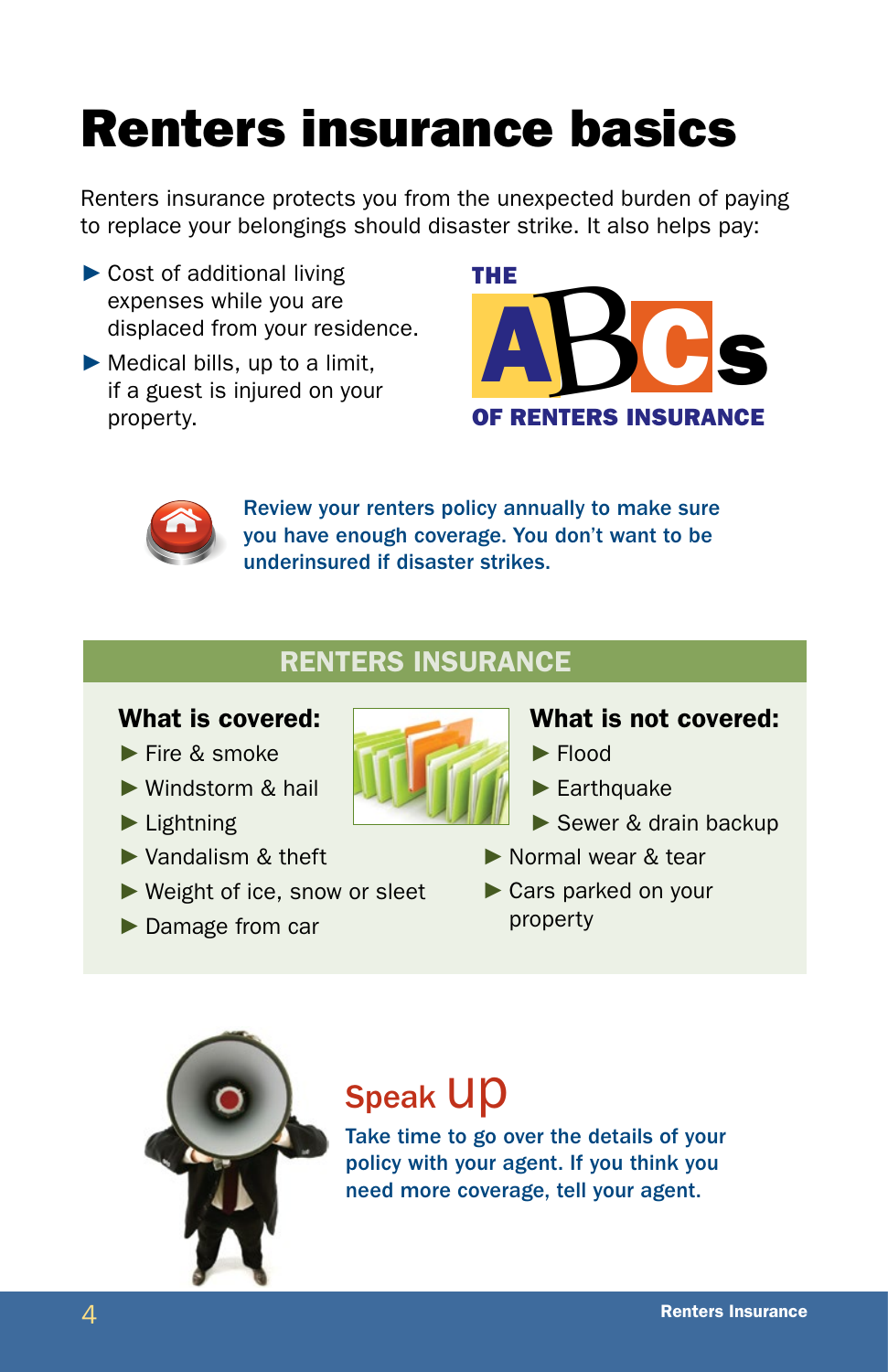## What's not covered by renters insurance

The right renters insurance coverage can bring peace of mind. However, there are a few things that don't fall under the standard renters policy, including:

- ► Flood damage
- ► Earthquake damage

You'll need a separate policy to cover this type of damage.



## Add it on

If you own expensive items, you may need extra coverage on your policy to ensure that your belongings are better protected. Here is coverage (called a rider or endorsement) you can add to your renters policy:

#### Sewer and drain backup

This covers damage caused by water backup from drains, sewers or sump pumps.

#### Jewelry, antiques, firearms

Expensive items need additional coverage. You may want to get them appraised for their value.

#### Home-based business

If you have a home business, this ensures your business items are better protected.



### College students:

If you live on campus, your parents' renters (or homeowners) policy may cover your belongings.



You will be responsible for the policy deductible if you have a claim. A higher deductible can save you money on premiums.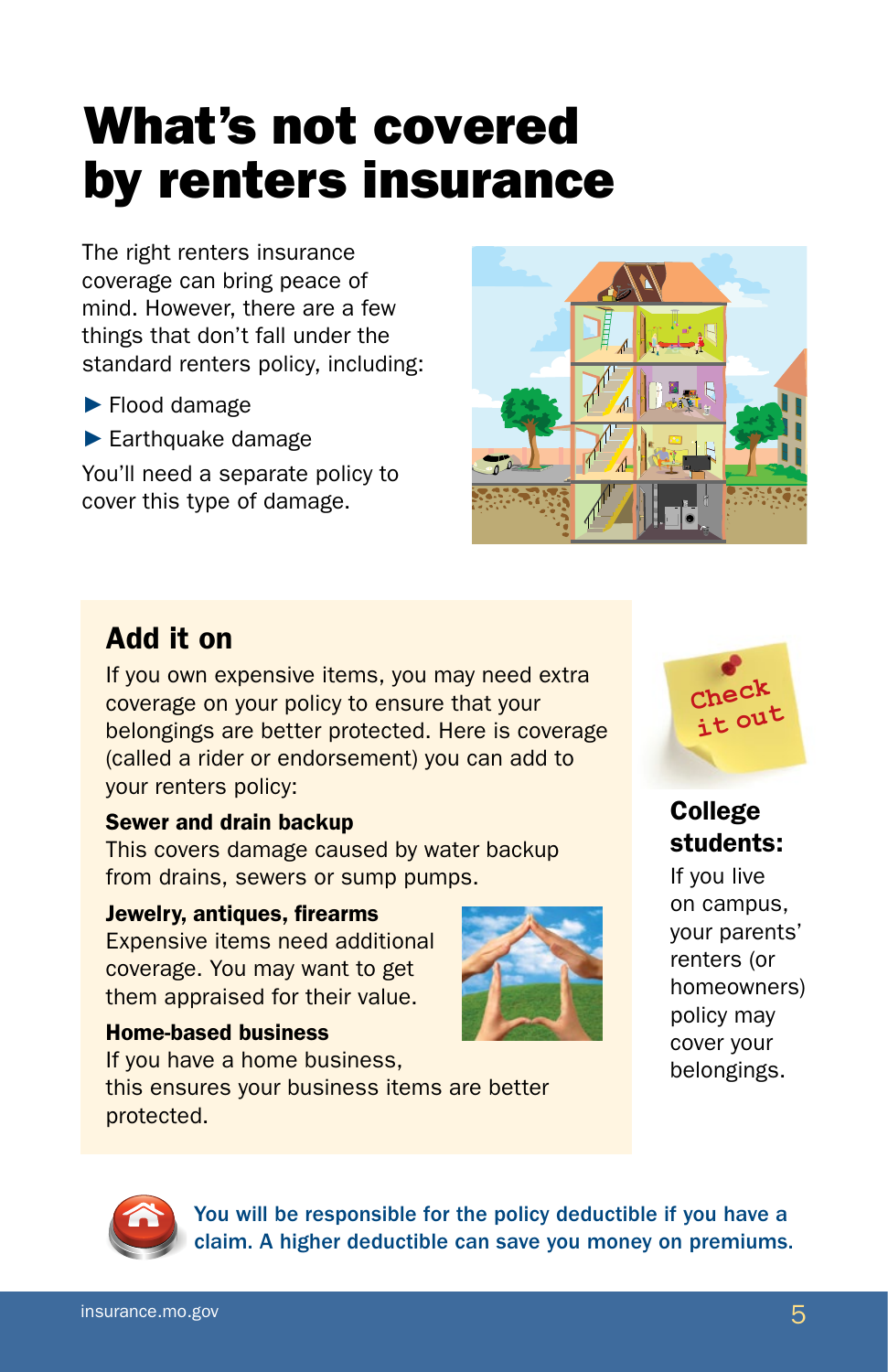## SHOP AROUND WORKSHEETS



## Target best policy price

Missouri has a highly competitive insurance market. Use this worksheet to compare offers as you shop.

| <b>Renters policy</b><br>coverage amount                          |    |    |    |  |
|-------------------------------------------------------------------|----|----|----|--|
| Fill in company name (above) and cost (below) to compare policies |    |    |    |  |
| Personal property limits                                          | \$ | \$ | \$ |  |
| Liability protection<br>(each occurrence)                         | \$ | \$ | \$ |  |
| Guest medical (per person)                                        | \$ | \$ | \$ |  |
| Damage to property of others                                      | \$ | \$ | \$ |  |
| Optional coverage (ask your agent)                                |    |    |    |  |
| Replacement coverage                                              | \$ | \$ | \$ |  |
| Sewer and drain backup                                            | \$ | \$ | \$ |  |
| Jewelry and firearms                                              | \$ | \$ | \$ |  |
| Art, collectibles and antiques                                    | \$ | \$ | \$ |  |
| <b>Additional policies</b>                                        |    |    |    |  |
| Flood                                                             | \$ | \$ | \$ |  |
| Earthquake                                                        | \$ | \$ | \$ |  |
| Annual premium                                                    | \$ | \$ | \$ |  |
| Deductible                                                        | \$ | \$ | \$ |  |



Compare prices of renters insurance from different insurance companies every two years.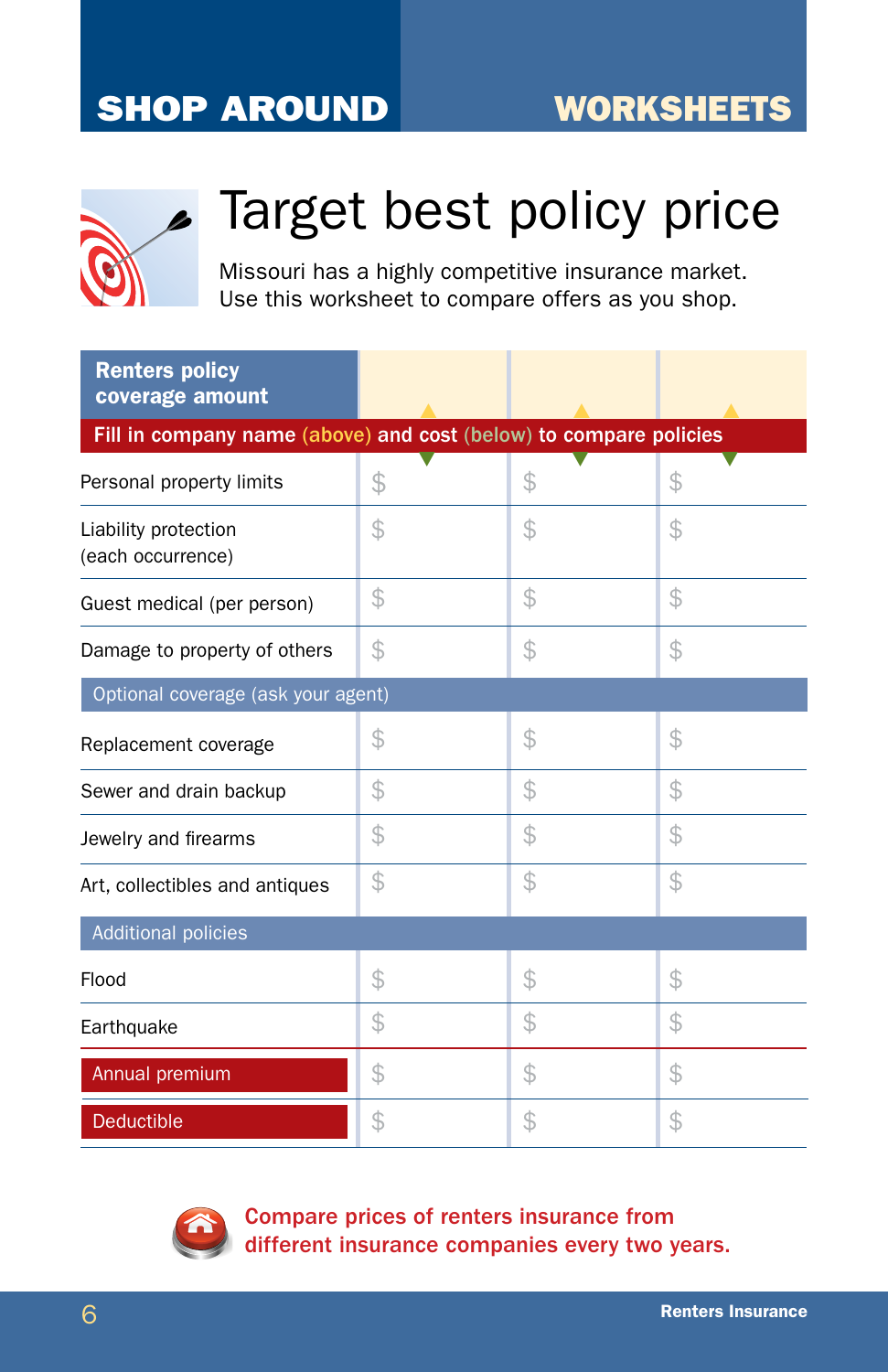## QUESTIONS TO ASK INSURANCE AGENT

| What      | What     |  |
|-----------|----------|--|
| does this | is not   |  |
| policy    | covered? |  |
| cover?    |          |  |
|           |          |  |

| Do I have enough insurance to replace my belongings?                                            |                                                                                           |  |  |
|-------------------------------------------------------------------------------------------------|-------------------------------------------------------------------------------------------|--|--|
| Does this policy give me replacement                                                            |                                                                                           |  |  |
| Will my coverage limits increase over time                                                      |                                                                                           |  |  |
| Does this policy cover water damage, including<br>damage from sewer, drain or sump pump backup? |                                                                                           |  |  |
| Do I need flood & earthquake insurance? What is the cost?                                       |                                                                                           |  |  |
| Are there limits on expensive items like jewelry or firearms?                                   |                                                                                           |  |  |
|                                                                                                 | How much will<br>my premium be? _______________ increasing my deductible? _______________ |  |  |
|                                                                                                 |                                                                                           |  |  |
| Are there any improvements I<br>can make to lower my premium?                                   |                                                                                           |  |  |
|                                                                                                 |                                                                                           |  |  |
| Does your company have 24-hour claim service?___________________________________                |                                                                                           |  |  |



Check with us to make sure your agent is licensed in Missouri.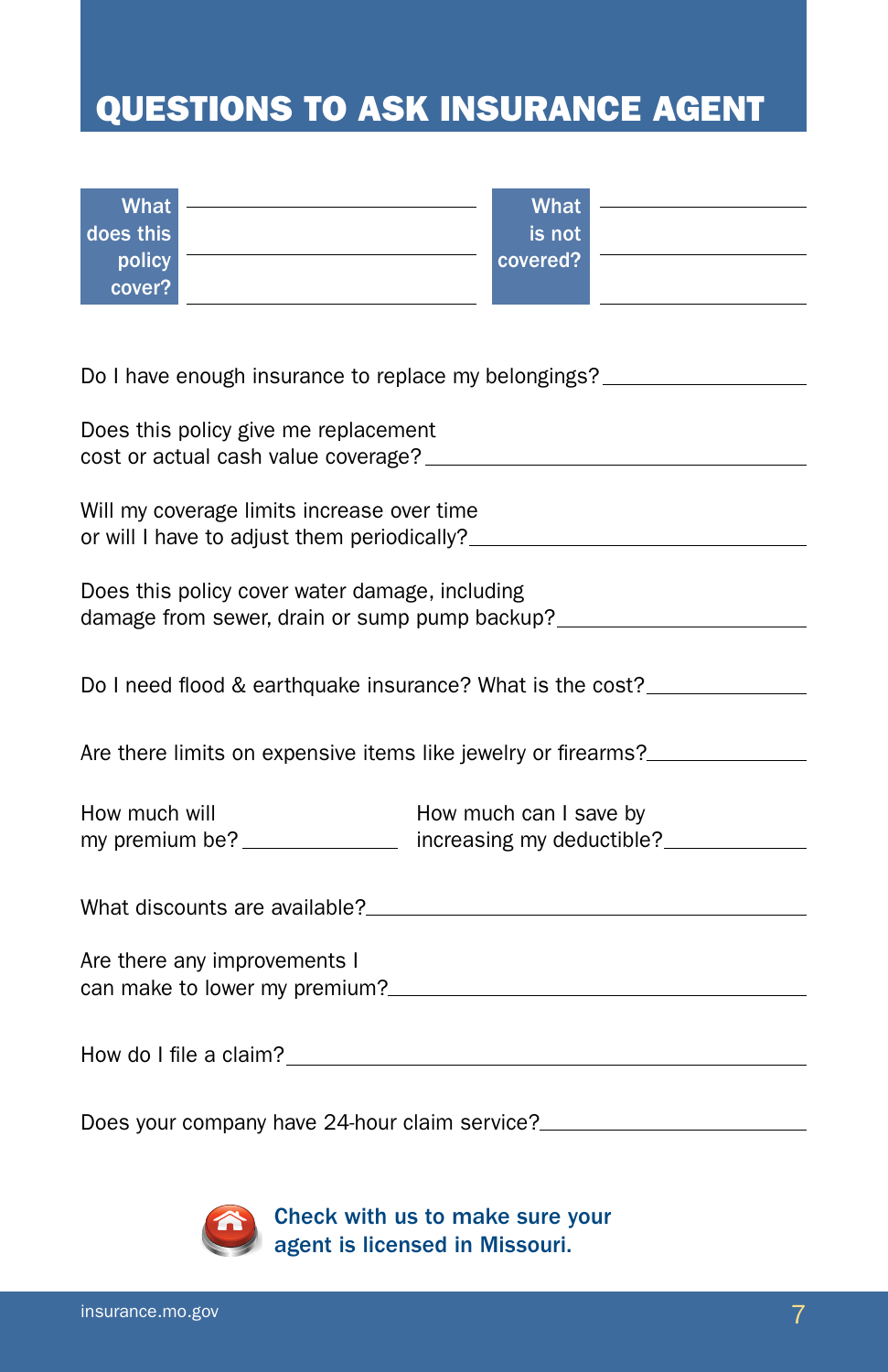## Understanding your declarations page

This page provides policy details. Know how to read it to better understand your coverage.

| Policy period: When<br>coverage begins and ends                                                                                                                                                         | <b>Limits:</b> The most<br>your policy will pay           |                                                                                                                                                                                                   | <b>Deductible: What you</b><br>3<br>pay when you have claim |                                                                                                           |           |
|---------------------------------------------------------------------------------------------------------------------------------------------------------------------------------------------------------|-----------------------------------------------------------|---------------------------------------------------------------------------------------------------------------------------------------------------------------------------------------------------|-------------------------------------------------------------|-----------------------------------------------------------------------------------------------------------|-----------|
| <b>Your Insurance Company</b>                                                                                                                                                                           | Policy number                                             |                                                                                                                                                                                                   | XX-XXXXXX-XX                                                |                                                                                                           |           |
| 3535 Second St.<br>Company Town, USA 54321                                                                                                                                                              | Policy period:<br>12 months                               | <b>Effective date:</b><br>May 1, 2013                                                                                                                                                             |                                                             | <b>Expiration date:</b><br>May 1, 2014                                                                    |           |
| <b>Renters Policy <sample></sample></b>                                                                                                                                                                 |                                                           |                                                                                                                                                                                                   |                                                             |                                                                                                           |           |
| Automatic renewal: If the policy period is shown as 12<br>months, this policy will be renewed automatically subject<br>to the premiums, rules and forms in effect for each<br>succeeding policy period. |                                                           |                                                                                                                                                                                                   |                                                             | Location of residence<br>premises: Same as<br>insured's address                                           |           |
| $\left 2\right\rangle$<br>Coverages & property                                                                                                                                                          | <b>Liability limits</b>                                   |                                                                                                                                                                                                   |                                                             | Inflation coverage index                                                                                  | XXX.X     |
| <b>SECTION I</b><br>A Personal property                                                                                                                                                                 | \$25,000                                                  |                                                                                                                                                                                                   | 3<br><b>Deductibles - Section I</b>                         |                                                                                                           |           |
| B Loss of use                                                                                                                                                                                           | Actual loss<br>sustained                                  |                                                                                                                                                                                                   | <b>Other losses</b>                                         |                                                                                                           | \$500     |
| <b>SECTION II</b><br>L Personal liability (each occurrence)<br>Damage to property of others<br>M Medical payments to others<br>(each person)                                                            | \$100,000<br>\$1,000<br>\$2,000                           | In case of loss under this policy,<br>the deductible will be applied per<br>occurrence and will be deducted<br>from the amount of loss. Other<br>deductibles may apply - refer to<br>your policy. |                                                             |                                                                                                           |           |
| Loss of settlement provisions (see policy)<br>A1: Limited replacement cost - Coverage B                                                                                                                 |                                                           |                                                                                                                                                                                                   | <b>Policy premium</b>                                       | 6                                                                                                         | \$200     |
| Forms, options and endorsements<br>Renters policy<br>Sewer and water backup<br>\$10,000/\$500 deductible<br>Jewelry and furs \$2,000 each                                                               | $\left 4\right\rangle$<br>XX-XXXX<br>XX-XXXX<br>Option XX |                                                                                                                                                                                                   | <b>Discounts applied</b><br>Renters/Auto<br>Age of customer | Renters protection (fire alarms,<br>smoke detectors or burglar alarms)<br>Claim record/Customer longevity | $\bullet$ |

Your policy consists of this page, any endorsements and the policy form. Keep together.



**Extra coverage:** Can be added for more protection

Premium: Cost



**Extra coverage:** Can be **G Premium: Cost G Discounts:** Number of added for more protection **G** for policy period **G** discounts applied to policy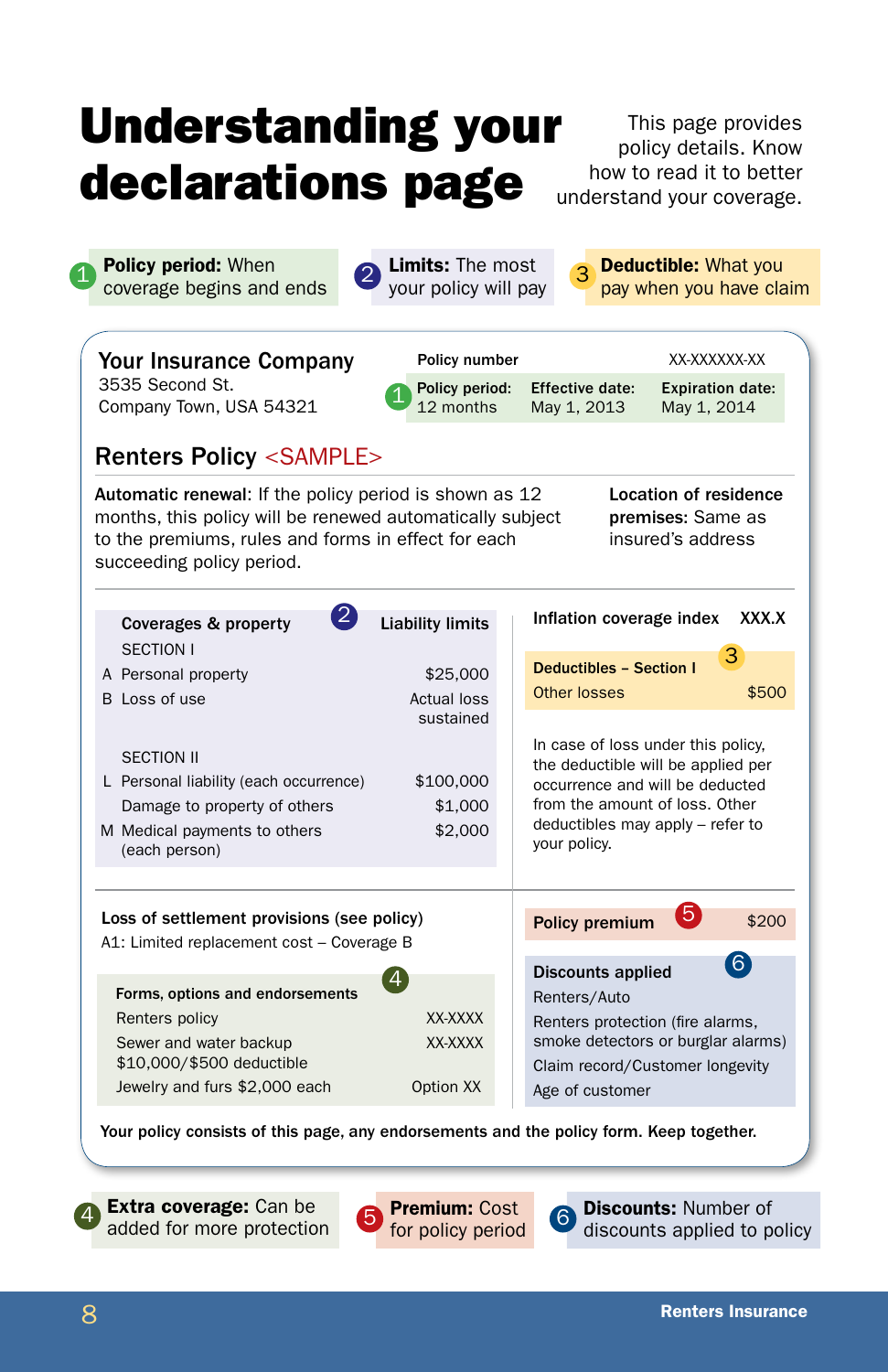## Replacing your belongings

The amount needed to repair or replace your belongings, minus depreciation. Depreciation is the decrease in value of property because of age or use.

## Actual cash value (vs. Replacement cost

The amount needed to replace an item at today's price.

### Will the insurance company always pay the personal property limit shown on your policy?

No. The policy limit is the **most** the company will pay.

| <b>HOUSEHOLD</b><br><b>ACV vs. Replacement cost</b><br><b>BELONGINGS</b><br>(Most companies follow this formula)                                                                                |                             |                      |                            |
|-------------------------------------------------------------------------------------------------------------------------------------------------------------------------------------------------|-----------------------------|----------------------|----------------------------|
| <b>How replacement cost works:</b> An insurance company will first<br>pay you the ACV of an item. Once the item is replaced and receipt<br>submitted, the company will then settle up with you. |                             |                      |                            |
|                                                                                                                                                                                                 | <b>Actual</b><br>cash value | <b>Depreciation</b>  | <b>Replacement</b><br>cost |
| <b>Television</b><br>$(1$ year old)                                                                                                                                                             | \$640                       | \$160<br>÷.<br>(20%) | \$800<br>$=$               |
| <b>Leather couch</b><br>(10 years old)                                                                                                                                                          | \$1,120                     | \$1,680<br>(60%)     | \$2,800<br>Е               |



Replacement cost coverage may increase your premium.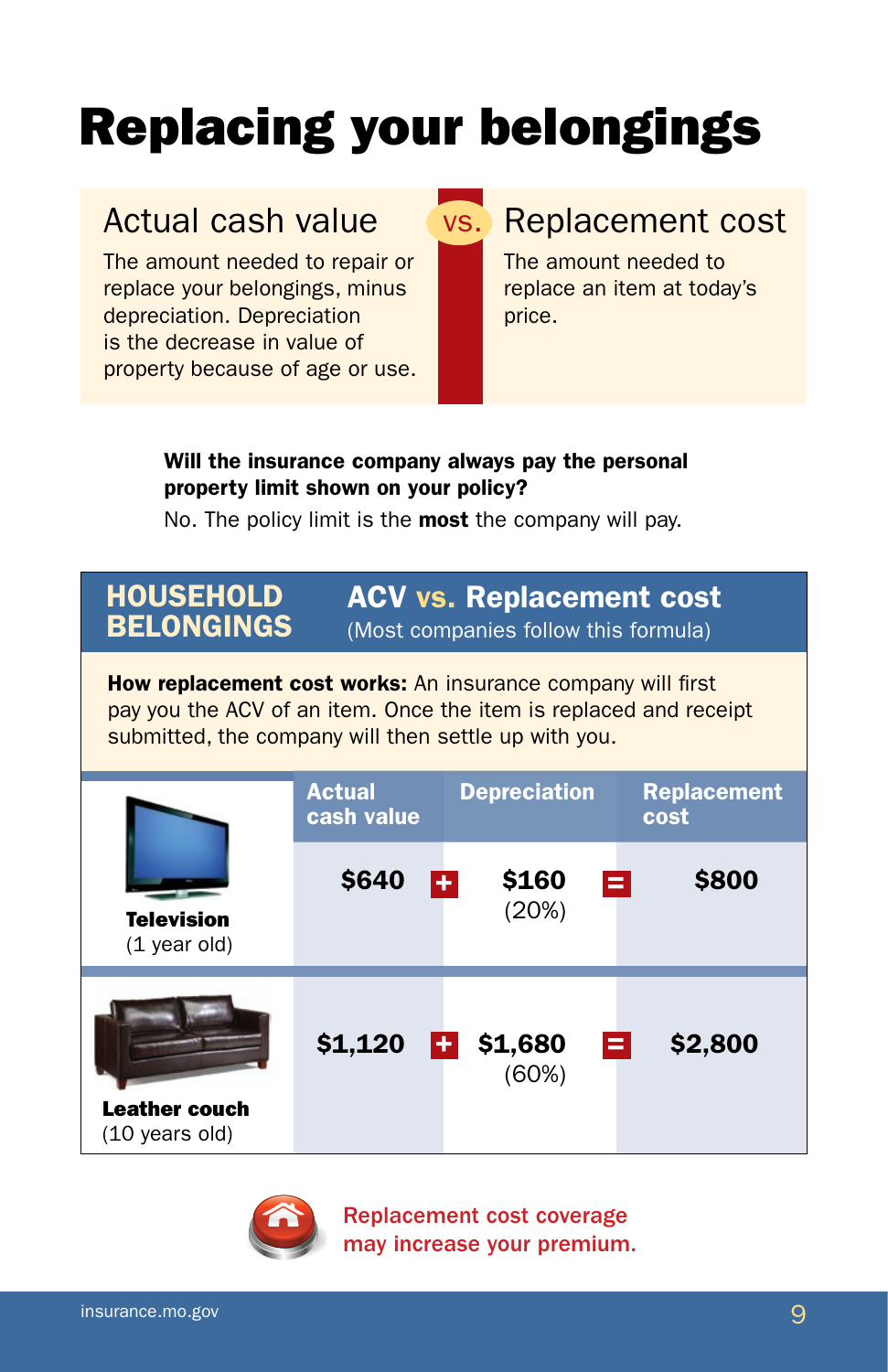## Preparing a home inventory

A home inventory is a list of all your belongings – from socks to computers to furniture. If your personal property is damaged or stolen, having an inventory makes filing a claim with your insurance company much easier – you may even get a larger payment because your list will be more comprehensive.

### Check it off: Tips to make your home inventory more useful

- ▶ Record specific details such as the serial numbers for electronic items and appliances.
- ▶ Photograph or videotape valuable items and attach them to your checklist.
- ▶ Update your inventory annually and when you make large purchases.

## Download an inventory

The department's website offers three options:

### **Our book iPhone Android**



Order or download from our website.





Scan the QR codes to download a home inventory app on your smartphone. Or go to Apple's App Store or Google Play Store.

### Lock it down

Keep your home inventory in a safe, fire-proof box, or store it at the home of a family member or friend. For electronic versions, email them to yourself.





Out-of-pocket cost: You will be responsible for the deductible if damage or loss occurs to your belongings.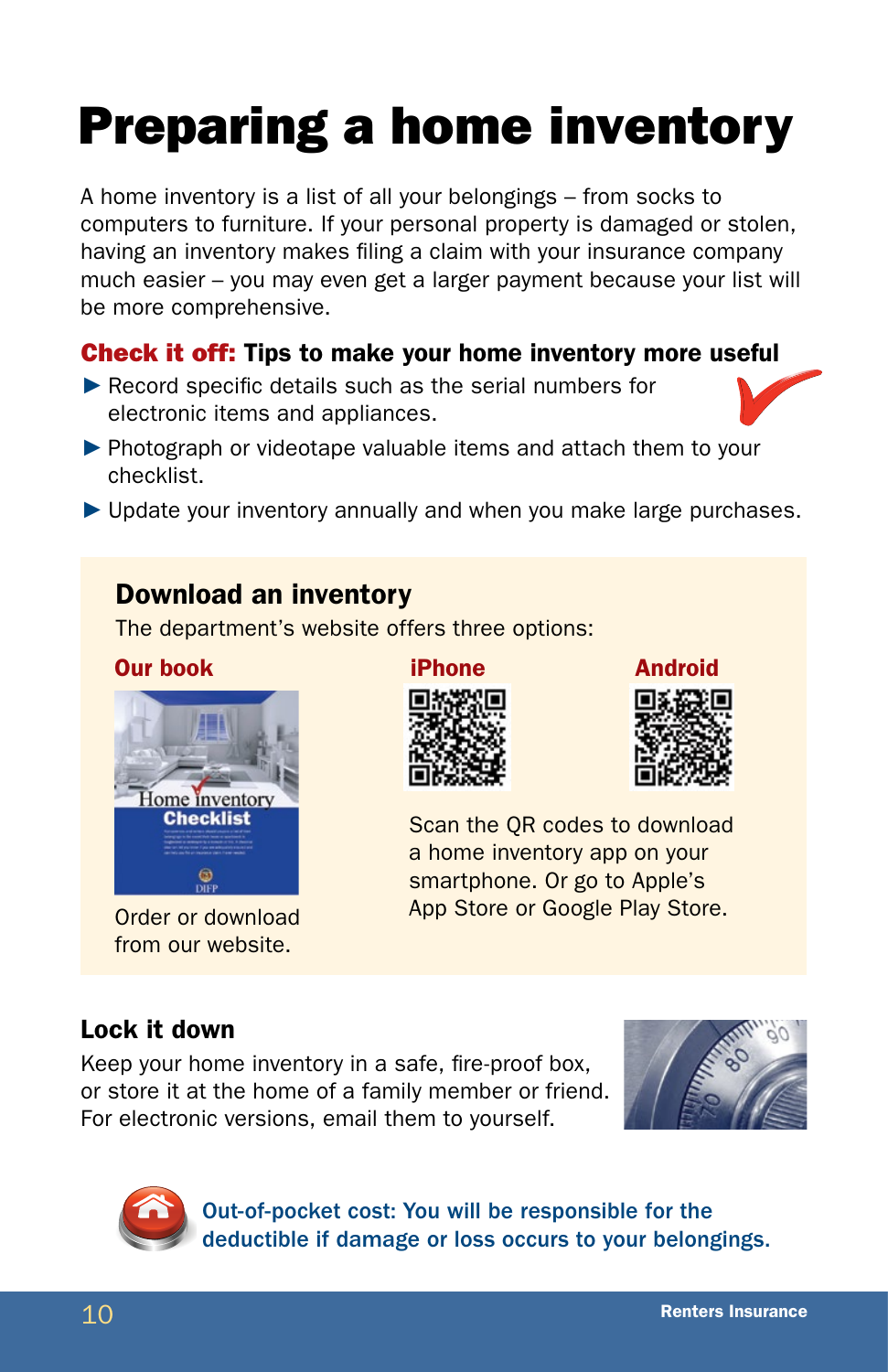## Protecting against lawsuits

### Accidents happen

Renters insurance gives you the protection you need in case someone is injured on your property.

It also protects you from:

- ► Lawsuits against you or your family members.
- ► Damage or injury your pets cause to others.



## Protect everything else, even while away from home



Renters insurance covers your possessions even if they are damaged or stolen while off site – such as in a car.





Talk to your agent about increasing your liability limits for more protection.